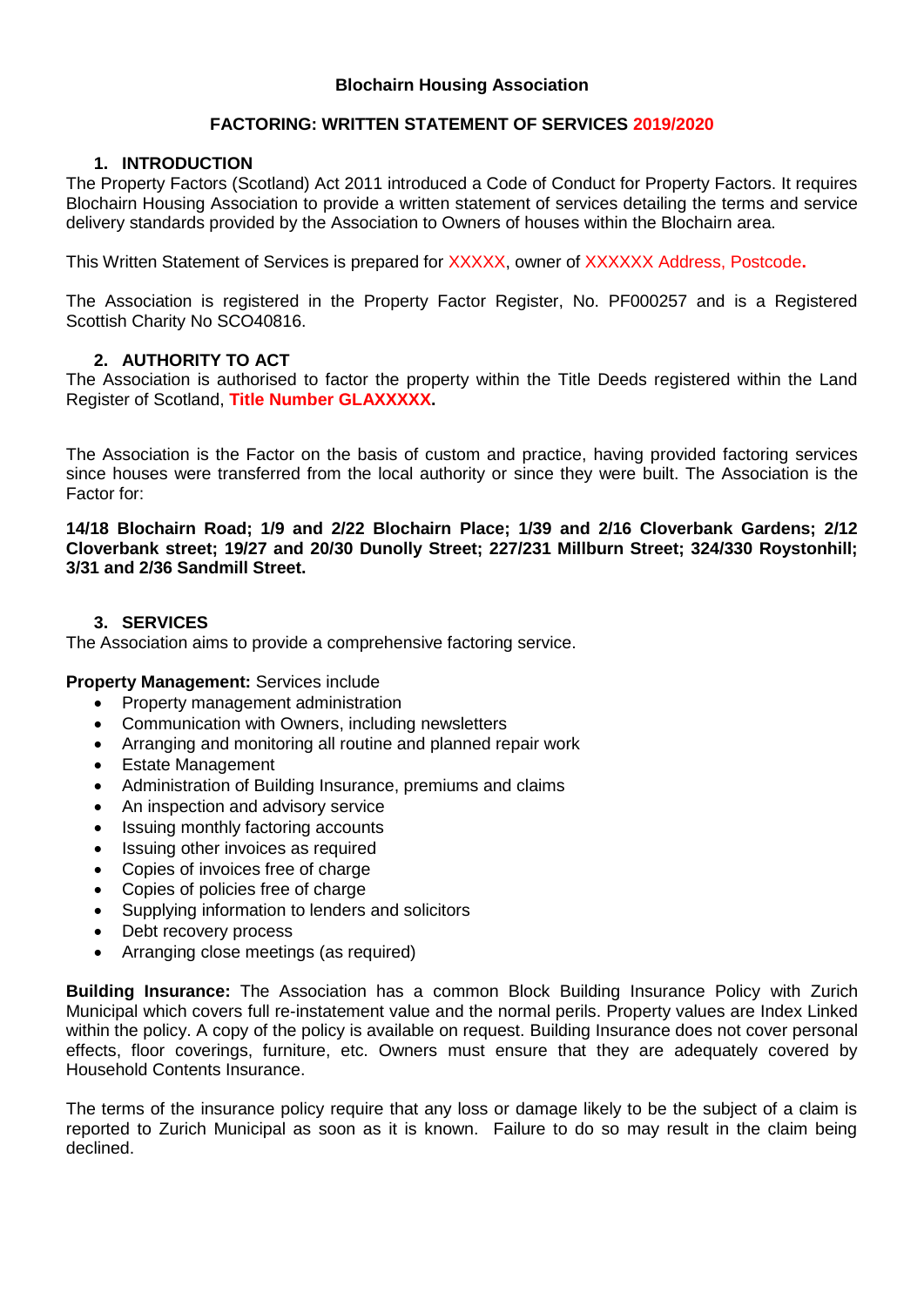If an Owner does not pay the building insurance premium the Association may be unable to process a claim made by the Owner and may notify the Owner's lenders that the property is not covered under the block insurance policy.

**Property Maintenance:** Property Maintenance is a high priority for the Association and maintaining properties in a good condition is in the interests of both Tenants and Owners. Owners should advise the Association of common repairs required.

- **Repairs Response Targets:** Repairs response targets are: Routine within 5 working days; Urgent – within 24 hours; Emergency – within 4 hours
- **Contractors:** Maintenance Contractors are constantly monitored to ensure that prices are competitive and reasonable and that workmanship is up to standard. An annual report on contractor performance is submitted to the Association's Management Committee
- **Planned Maintenance:** The Association has a planned maintenance programme for common items, such as, property decoration. Work may be required to replace or repair building components which have come to the end of their economic life or which are defective. Repairs might also be needed as a result of changes in the law or building regulations
- **Estate Management**: The Association will provide an estate management service to the highest possible standard and estate management issues are acted upon. Complaints will be treated in confidence and in a professional manner with appropriate action taken. A copy of the Estate Management Policy is available on request.

**Garden Maintenance:** All grass areas are cut, shrub beds weeded and common areas de-littered. There are normally two monthly visits between April – October and one visit between November – March

**Stair Cleaning:** The common stairs must be brushed and washed once per week, the common glass and tiles washed once per month. If a close cleaning service is provided it does not absolve Owners from their responsibilities under the Title Deeds and Glasgow City Bye Laws to keep common areas clean and tidy jointly with their neighbours.

**Alterations:** Permission from the Association is required for an alteration or any other work which affects any common part of the Property. The Association will refer to the Title Deeds. A Building Warrant or Planning Permission may also be required from the Local Authority. Other owners must also be notified.

**Private Repairs:** The Association may provide advice and guidance to Owners on non-communal repairs. The Association may provide details of its approved contractors list.

**Annual Gas Service:** The Association has a contract for tenants for annual gas servicing and maintenance cover for boilers and gas heating systems. This service is available to owners directly from the company, Gas Sure. Call **01294 468 113** for more information.

## **4. FACTORING CHARGES**

The Association's factoring charge is due monthly, in advance.

Charges for XXXXAddress for 1 April 2019 to 31 March 2020 are:

|                           | <b>Annual</b> | <b>Monthly</b> | <b>Weekly</b> |
|---------------------------|---------------|----------------|---------------|
| <b>Management Fee</b>     |               |                |               |
| <b>Building Insurance</b> |               |                |               |
| Landscape                 |               |                |               |
| <b>Maintenance</b>        |               |                |               |
| <b>Lift Maintenance</b>   |               |                |               |
| <b>Close Cleaning</b>     |               |                |               |
| <b>Window Cleaning</b>    |               |                |               |
| <b>TOTAL</b>              |               |                |               |

**Management Fee:** The Management Fee will be reviewed annually by the Association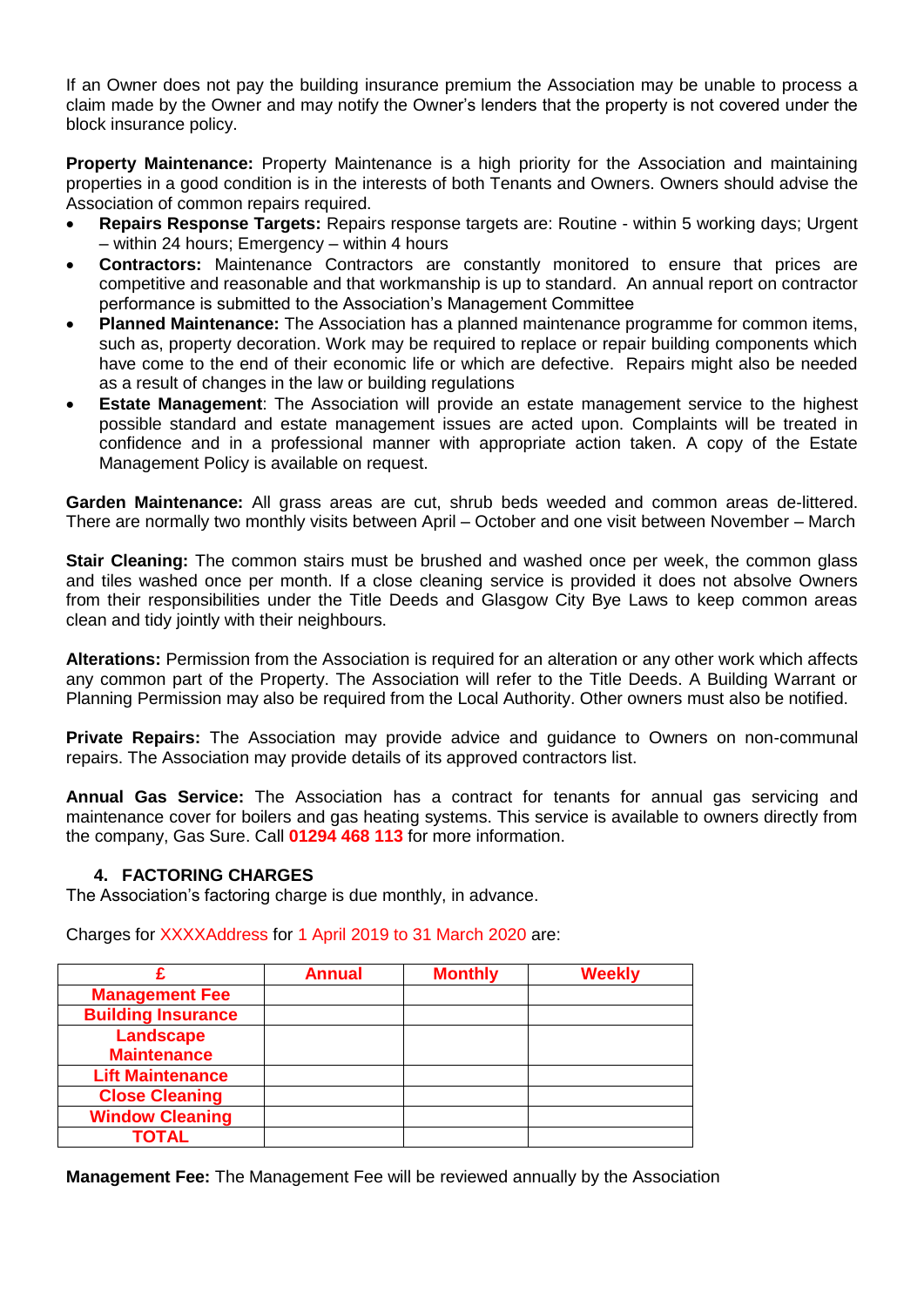**Common Repairs:** Owners will be recharged for their share of each common job based on the Title Deeds and as custom and practice for maintenance of property within the Blochairn area. Payment should be made within 28 days.

**Delegated Authority:** The Association can instruct works to the estimated value of £500.00 per owner without prior notification. Works estimated to exceed this sum will not be instructed without prior notification to all owners of the proposed works and estimated costs. In an emergency, where there appears to be potential danger to life or property, the Association can instruct necessary action without prior consultation. Examples are fire or storm damage.

**Private Repairs:** The Association may consider instructing non-common works on behalf of Owners with their express written consent and advance payment.

**Insurance:** Repairs met through insurance will not be charged to Owners. Owners will only be liable for their share of the insurance policy excess.

**Common Power Supply:** Owners will be invoiced for their share of common electricity when bills are received from the energy company.

**Advance Payment:** Owners can make regular payments to build up funds in their account to pay for future repairs and charges.

**Debt Recovery:** The Association will apply charges where Owners are persistently late in paying or refuse to pay common charges. Legal expenses will be charged to the Owner's account.

**Former Owners:** The Association will pursue former Owners for outstanding common charges. Where no forwarding address is available, an agency will be used to trace the Owner.

### **Examples of Legal Action:**

| <b>Payment Decree</b>         | The Sheriff awards a decree for immediate payment of the full sum<br>outstanding or awards an instalment decree requiring a specific sum<br>to be paid by the owner per week/month |
|-------------------------------|------------------------------------------------------------------------------------------------------------------------------------------------------------------------------------|
| Wage Arrestment               | The Sheriff awards a wage arrestment in favour of the Association<br>specifying a weekly sum                                                                                       |
| <b>Speculative Arrestment</b> | If employment details are unknown the Sheriff can instruct recovery<br>from the Owner's bank account                                                                               |
| <b>Rent Arrestment</b>        | The Sheriff can arrest rent if the Owner is sub-letting                                                                                                                            |
| <b>Inhibition Order</b>       | The Sheriff grants an Order preventing the sale of the property<br>without the Owner settling outstanding factoring debts                                                          |
| Sequestration                 | Where an Owner has an outstanding debt of £3,000 or more the<br>Sheriff can declare the Owner bankrupt.                                                                            |

**Monitoring:** The Association's Management Committee will monitor the factoring service.

**Float:** A service float of **£200** will be charged to new Owners. This is refundable when the Owner sells their house if there are no outstanding arrears or will offset any arrears.

**Sale:** When an Owner sells their house their Solicitor must notify the Association of the date of sale and provide details of the new Owner.

**Payment:** Owners should pay accounts within 28 days unless a Direct Debit is established to spread the payment over the year. Payment by instalment must be agreed with the Association and the sum must cover current charges and, if relevant, an amount towards any arrears. Payment can be made by using the ALLPAY system by debit or credit card; on line or using the ALLPAY App. Payment can also be made by cheque or cash at the Association's office.

**Money Advice:** If an Owner is having difficulty in paying their account they should contact the Association immediately so that advice may be offered**.**